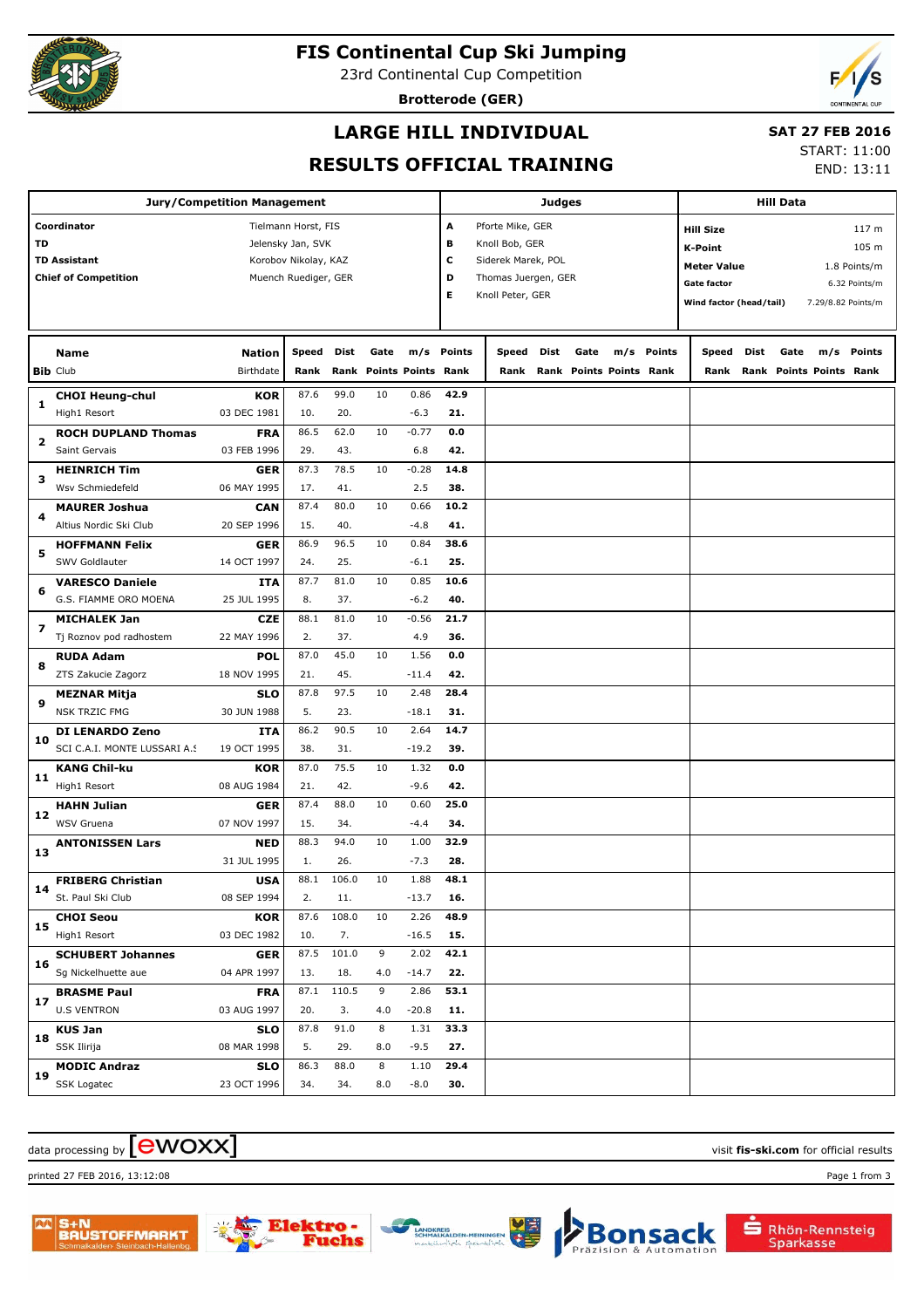

# **FIS Continental Cup Ski Jumping**

23rd Continental Cup Competition

**Brotterode (GER)**



### **LARGE HILL INDIVIDUAL**

 **SAT 27 FEB 2016**

# **RESULTS OFFICIAL TRAINING**

START: 11:00 END: 13:11

|    |                                  |             |              |       |                         |               |            |       |      |                         |            |            |                              | ----------- |
|----|----------------------------------|-------------|--------------|-------|-------------------------|---------------|------------|-------|------|-------------------------|------------|------------|------------------------------|-------------|
|    | Name                             | Nation      | <b>Speed</b> | Dist  | Gate                    |               | m/s Points | Speed | Dist | Gate                    | m/s Points | Speed Dist | Gate                         | m/s Points  |
|    | <b>Bib Club</b>                  | Birthdate   | Rank         |       | Rank Points Points Rank |               |            | Rank  |      | Rank Points Points Rank |            |            | Rank Rank Points Points Rank |             |
|    |                                  |             |              |       |                         |               |            |       |      |                         |            |            |                              |             |
| 20 | <b>AUNE Joakim</b>               | <b>NOR</b>  | 87.7         | 105.0 | 8                       | 2.50          | 49.8       |       |      |                         |            |            |                              |             |
|    | Byaasen                          | 10 AUG 1993 | 8.           | 12.   | 8.0                     | $-18.2$       | 14.        |       |      |                         |            |            |                              |             |
| 21 | <b>BIRCHLER Tobias</b>           | <b>SUI</b>  | 87.6         | 103.5 | 8                       | 2.61          | 46.3       |       |      |                         |            |            |                              |             |
|    | Einsiedeln                       | 29 JUL 1997 | 10.          | 14.   | 8.0                     | $-19.0$       | 19.        |       |      |                         |            |            |                              |             |
| 22 | <b>COLLOREDO Sebastian</b>       | ITA         | 86.8         | 93.0  | 8                       | 1.27          | 37.1       |       |      |                         |            |            |                              |             |
|    | GRUPPO SCIATORI FIAMME GI.       | 09 SEP 1987 | 26.          | 28.   | 8.0                     | $-9.3$        | 26.        |       |      |                         |            |            |                              |             |
|    | <b>LEAROYD Jonathan</b>          | <b>FRA</b>  |              |       |                         |               |            |       |      |                         |            |            |                              |             |
| 23 | Courchevel                       | 03 NOV 2000 |              |       |                         |               |            |       |      |                         |            |            |                              |             |
|    | <b>PUNGERTAR Matjaz</b>          | SLO         | 87.0         | 94.0  | 8                       | 0.97          | 41.1       |       |      |                         |            |            |                              |             |
| 24 | <b>SSK Menges</b>                | 14 AUG 1990 | 21.          | 26.   | 8.0                     | $-7.1$        | 23.        |       |      |                         |            |            |                              |             |
|    | <b>ZNISZCZOL Aleksander</b>      | POL         | 87.8         | 106.5 | 8                       | 2.10          | 55.4       |       |      |                         |            |            |                              |             |
| 25 | WSS Wisla                        | 08 MAR 1994 | 5.           | 10.   | 8.0                     | $-15.3$       | 7.         |       |      |                         |            |            |                              |             |
|    | <b>KAELIN Pascal</b>             | SUI         | 86.1         | 91.0  | 8                       | 2.64          | 23.6       |       |      |                         |            |            |                              |             |
| 26 | Einsiedeln                       | 11 JAN 1993 | 40.          | 29.   | 8.0                     | $-19.2$       | 35.        |       |      |                         |            |            |                              |             |
|    | JELAR Ziga                       | SLO         | 86.3         | 103.0 | 8                       | 2.26          | 47.9       |       |      |                         |            |            |                              |             |
| 27 | Sk Triglav kranj                 | 22 OCT 1997 | 34.          | 16.   | 8.0                     | $-16.5$       | 17.        |       |      |                         |            |            |                              |             |
|    |                                  | <b>SUI</b>  | 87.2         | 107.0 | 8                       | 2.30          | 54.8       |       |      |                         |            |            |                              |             |
| 28 | <b>SCHULER Andreas</b>           |             |              |       |                         |               |            |       |      |                         |            |            |                              |             |
|    | Einsiedeln                       | 30 DEC 1995 | 18.          | 8.    | 8.0                     | $-16.8$       | 10.        |       |      |                         |            |            |                              |             |
| 29 | <b>MIETUS Krzysztof</b>          | <b>POL</b>  | 87.9         | 110.5 | 8                       | 3.09          | 55.4       |       |      |                         |            |            |                              |             |
|    | AZS Zakopane                     | 08 MAR 1991 | 4.           | 3.    | 8.0                     | $-22.5$       | 7.         |       |      |                         |            |            |                              |             |
| 30 | <b>HUBER Daniel</b>              | <b>AUT</b>  | 85.6         | 80.5  | $\overline{7}$          | 1.47          | 17.3       |       |      |                         |            |            |                              |             |
|    | SC Seekirchen-Salzburg           | 02 JAN 1993 | 44.          | 39.   | 12.1                    | $-10.7$       | 37.        |       |      |                         |            |            |                              |             |
| 31 | <b>PRISLIC Ernest</b>            | <b>SLO</b>  | 86.8         | 90.5  | $\overline{7}$          | 2.52          | 27.6       |       |      |                         |            |            |                              |             |
|    | SK Zagorje                       | 30 SEP 1993 | 26.          | 31.   | 12.1                    | $-18.4$       | 32.        |       |      |                         |            |            |                              |             |
|    | <b>MURANKA Klemens</b>           | <b>POL</b>  | 86.4         | 98.0  | $\overline{7}$          | 1.32          | 49.9       |       |      |                         |            |            |                              |             |
| 32 | TS Wisla Zakopane                | 31 AUG 1994 | 31.          | 22.   | 12.1                    | $-9.6$        | 13.        |       |      |                         |            |            |                              |             |
|    | <b>JOHANSSON Robert</b>          | <b>NOR</b>  | 85.8         | 84.5  | $\overline{7}$          | 1.14          | 26.9       |       |      |                         |            |            |                              |             |
| 33 | Soere Aal IL                     | 23 MAR 1990 | 42.          | 36.   | 12.1                    | $-8.3$        | 33.        |       |      |                         |            |            |                              |             |
|    | <b>BIEGUN Krzysztof</b>          | POL         | 86.8         | 89.0  | $\overline{7}$          | 1.78          | 30.3       |       |      |                         |            |            |                              |             |
| 34 | SS-R LZS Sokol Szczyrk           | 21 MAY 1994 | 26.          | 33.   | 12.1                    | $-13.0$       | 29.        |       |      |                         |            |            |                              |             |
|    | <b>WINTER Paul</b>               | GER         | 85.7         | 100.0 | $\overline{7}$          | 2.35          | 46.0       |       |      |                         |            |            |                              |             |
| 35 | SC Willingen                     | 05 OCT 1997 | 43.          | 19.   | 12.1                    | $-17.1$       | 20.        |       |      |                         |            |            |                              |             |
|    |                                  | <b>CZE</b>  | 86.0         | 97.5  | $\overline{7}$          | 2.44          | 40.8       |       |      |                         |            |            |                              |             |
| 36 | STURSA Vojtech<br>Dukla Liberec  | 03 AUG 1995 | 41.          | 23.   |                         | $12.1 - 17.8$ | 24.        |       |      |                         |            |            |                              |             |
|    |                                  |             |              |       |                         |               |            |       |      |                         |            |            |                              |             |
| 37 | JUSTIN Rok<br>SSD Stol Zirovnica | SLO         | 86.9         | 108.5 | 7                       | 2.85          | 57.6       |       |      |                         |            |            |                              |             |
|    |                                  | 06 APR 1993 | 24.          | 6.    |                         | $12.1 - 20.8$ | 5.         |       |      |                         |            |            |                              |             |
| 38 | <b>KOZISEK Cestmir</b>           | <b>CZE</b>  | 87.2         | 103.5 | $\overline{7}$          | 1.94          | 55.3       |       |      |                         |            |            |                              |             |
|    | LSK Lomnice nad Popelkou         | 09 NOV 1991 | 18.          | 14.   |                         | $12.1 -14.1$  | 9.         |       |      |                         |            |            |                              |             |
| 39 | <b>VELTA Rune</b>                | <b>NOR</b>  | 86.5         | 102.0 | $\overline{7}$          | 2.05          | 51.8       |       |      |                         |            |            |                              |             |
|    | Lommedalen IL                    | 19 JUL 1989 | 29.          | 17.   |                         | $12.1 -14.9$  | 12.        |       |      |                         |            |            |                              |             |
| 40 | <b>BJOERENG Joacim Oedegaard</b> | <b>NOR</b>  | 87.5         | 112.0 | $\overline{7}$          | 1.60          | 73.0       |       |      |                         |            |            |                              |             |
|    | Roeykenhopp                      | 14 DEC 1995 | 13.          | 1.    |                         | $12.1 - 11.7$ | 1.         |       |      |                         |            |            |                              |             |
| 41 | <b>DIETHART Thomas</b>           | <b>AUT</b>  | 85.6         | 57.0  | $\overline{7}$          | 1.62          | 0.0        |       |      |                         |            |            |                              |             |
|    | UVB Hinzenbach-Oberoesterrei     | 25 FEB 1992 | 44.          | 44.   |                         | $12.1 - 11.8$ | 42.        |       |      |                         |            |            |                              |             |
| 42 | <b>SCHIFFNER Markus</b>          | <b>AUT</b>  | 86.4         | 107.0 | $\overline{7}$          | 2.65          | 56.4       |       |      |                         |            |            |                              |             |
|    | UVB Hinzenbach-Oberoesterrei     | 05 JUN 1992 | 31.          | 8.    |                         | $12.1 - 19.3$ | 6.         |       |      |                         |            |            |                              |             |
|    | <b>WOHLGENANNT Ulrich</b>        | <b>AUT</b>  |              |       |                         |               |            |       |      |                         |            |            |                              |             |
| 43 | SK Kehlegg-Vorarlberg            | 01 AUG 1994 |              |       |                         |               |            |       |      |                         |            |            |                              |             |
|    |                                  |             |              |       |                         |               |            |       |      |                         |            |            |                              |             |

 $\alpha$  data processing by  $\boxed{\text{ewOX}}$ 

printed 27 FEB 2016, 13:12:08 Page 2 from 3



nehe